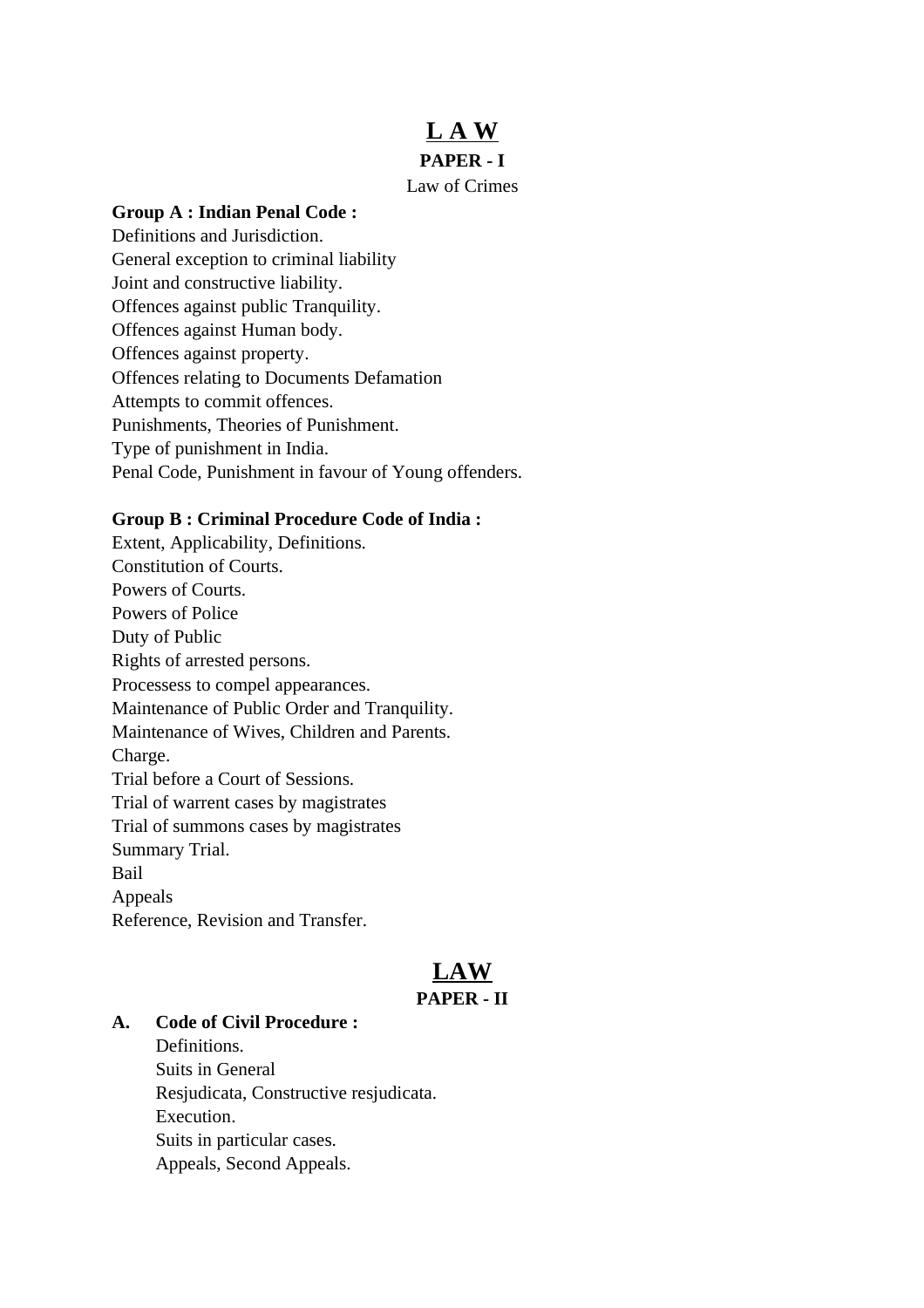Reference, Revived and revision. Order I. Order II Order IV Order VI Order VII Order XX Order XXI Order XXVII Order XXXVIII **B. Law of Evidence : Indian Evidence Act :** Section 4. Section 5 to 16 (Relevancy of facts). Section 17 to 31 (Admissions) Facts when need not be proved - Section 56 to 58. Oral Evidence - Section 59 to 60. Documentary Evidence - Section 61 to 73. Public Documents - Section 74 to 78. Oresumptions as to Documents - Section 79 to 90. Burden of Proof - Section 101 to 104. Estorred - Section 115 to 117. **C. Transfer of Property Act :** Immovable and Movable Property. What is Transfer of Property? Who can transfer? What property can be transfered? Formalities of Transfer. Vested and Contingent Interest (Section 19 to 21). Actual Possession. Notice to an Agent. Transfer for the benefit of unborn persons. Rule against perpetuties. Doctrine of Election. Ostensible owner. Doctrine of feeding the grant by estoppel. Doctrine of fradulent transfer. Doctrine of listrandous. Doctrine of Part - performance Kinds of Transfer - sale, exchange, gifts. Lease, Mortgages, Charges. **D. Law of Contract : Indian Contract Act :** Meaning and nature of contract. Essential elements of a valid contract. Agreements and contract. Formation of contract. Offer and Acceptance. Consideration.